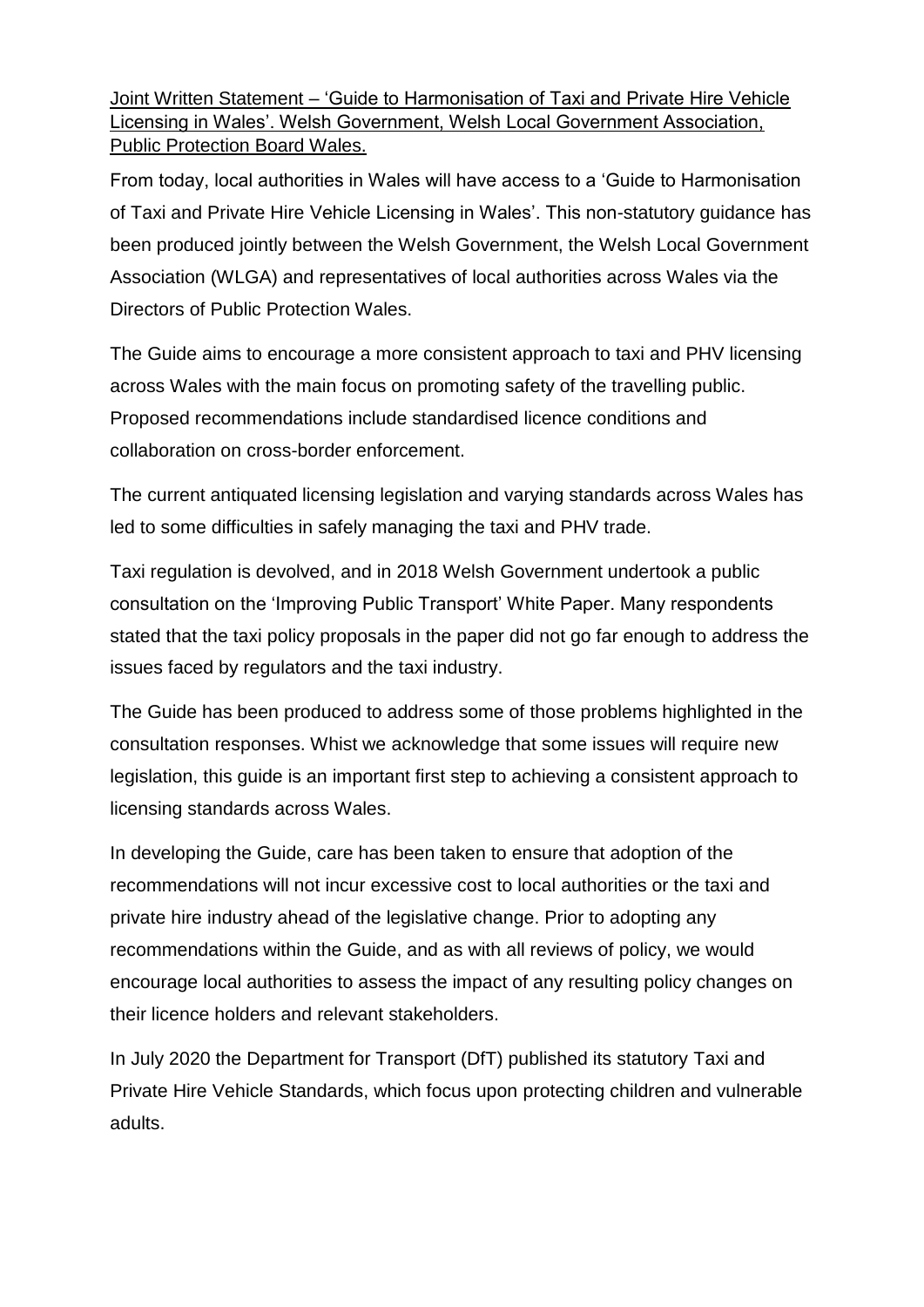The Statutory Standards are issued under the Policing and Crime Act 2017 which is not a devolved matter which means that the Standards will have effect in Wales until such time that Welsh Government introduces taxi and PHV legislation.

Due to the overlap between the Standards and the Guide, and as taxi regulation is devolved, the Secretary of State for Transport has confirmed he is content for Welsh Government to monitor compliance with the Department for Transport (DfT) Standards as part of our wider work with policy alignment recommendations.

One of the main priorities of the DfT is local authority use of the national NR3 register. The register is hosted by the National Anti-Fraud network and it is expected that local authorities check the register before issuing a licence, and should enter details of applicants that have been refused a licence or licence holders that have had their licence revoked.

The aim of the register is to ensure that unsuitable individuals are not able to obtain a licence in another local authority area. The overall success of this aim relies on uniform adoption of the register across England and Wales. So far around half of the local authorities in Wales are actively using NR3.

Given the potential public safety risks of not using the NR3 register, we would expect that all local authorities in Wales to be 100% compliant with this requirement within the next 3 months. We would urge any local authority having difficulty with this requirement to contact the WLGA for assistance.

Adoption of the Wales Guide will address many of the recommendations that are required by the DfT standards, in particular around taxi policy content. An early incorporation of the guide into local conditions will ensure that drivers are fit to transport passengers and that this aspect of public transport takes place in a safer environment.

Our organisations will continue to work collaboratively with local authorities to overcome any hurdles to achieving compliance in order to attain a more consistent approach to taxi and PHV licensing across Wales. We will shortly be writing to local authorities to request confirmation of their position on adoption of the recommendations within the Guide (including the DfT standards).

Ken Skates MS: Minister for Economy, Transport and North Wales